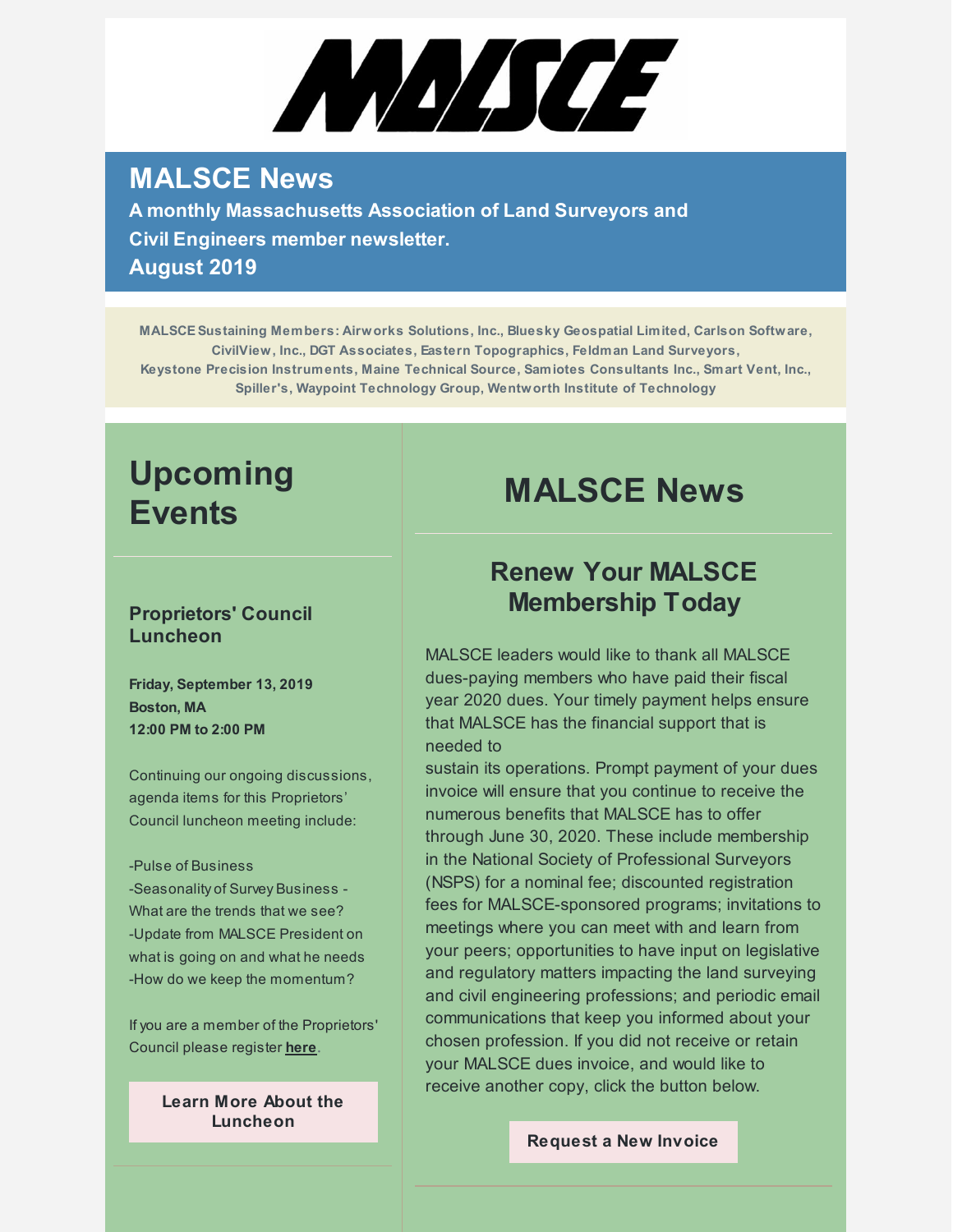#### **MALSCE Eastern MA Chapter Roof Deck Party**

**Wednesday, September 18, 2019 Boston, MA 02116 6:30 PM**

All MALSCE members are invited to join the Eastern MA Chapter on Wednesday, September 18th for BBQ & beer!

.

#### **Learn More [About](https://www.malsce.org/events/malsce-eastern-ma-chapter-roof-deck-party-2642) the Roof Deck Party**

## **Understanding UAV Use in Surveying Applications**

**Friday, September 20, 2019 MALSCE Webinar 9:00 AM to 10:00 AM**

**Featuring: Raymond J. Hintz, PLS, PhD Professor, University of Maine**

This introductoryclass into Unmanned Aerial Surveying lays out the applications, technology and training required to become an FAA Part 107 Licensed Pilot.

> **Learn More About the [Webinar](https://www.malsce.org/events/malsce-webinar-understanding-uav-use-in-surveying-applications-2640)**

## **MALSCE Western MA Chapter Meeting**

**Wednesday, September 25, 2019 Worthington, MA 6:30 PM to 9:00 PM**

Join the Western MA Chapter for this dinner meeting which includes a drone demonstration by Aerial Camera Services.

## **Become A MALSCE Sustaining Member**

The Massachusetts Association of Land Surveyors and Civil Engineers (MALSCE) is pleased to announce its 2019-2020 Sustaining Membership Program. Promote your company or educational institution to over 350 MALSCE members and demonstrate your support of the land surveying profession by becoming a MALSCE Sustaining Member today! For \$500, your organization can become a Sustaining Member for the 2020 Fiscal Year as well as the 2020-2021 sustaining member renewal period which lasts until Fall 2020.

#### **Learn More About the [Sustaining](http://files.engineers.org/file/2019-2020-Sustaining-Membership-Program-Announcement-1182.pdf) Member Program**

## **Join the MALSCE Proprietors' Council**

Join the growing list of MALSCE members who represent their company as a member of the MALSCE Proprietors' Council. Under the leadership of its chair, Michael A. Feldman, Feldman Land Surveyors, the MALSCE Proprietors' Council has demonstrated an ongoing commitment to helping MALSCE grow and thrive, Proprietors' Council members have the opportunity to work with leaders from across the Commonwealth to help define the direction of MALSCE. There are also opportunities to hear from clients and bounce ideas off of peers regarding staffing, business opportunities, marketing and sustainability in our industries.

**Learn More About the [Proprietors'](http://files.engineers.org/file/FY2020-Proprietors-Council-Program-Registration-Form.pdf) Council**

## **MALSCE Government Affairs Update - August 2019**

**[Click](https://www.malsce.org/news-publications/news/malsce-government-affairs-update-august-2019-2637) here** to learn more about the Emergency Dig-Safe Regulations issued by the DPU and how to submit your comments, contacting your Massachusetts Legislators and asking them to support our Dig Safe Bill, the Transportation Bond Bill, and updates from the Massachusetts Board of Registration of Professional Engineers and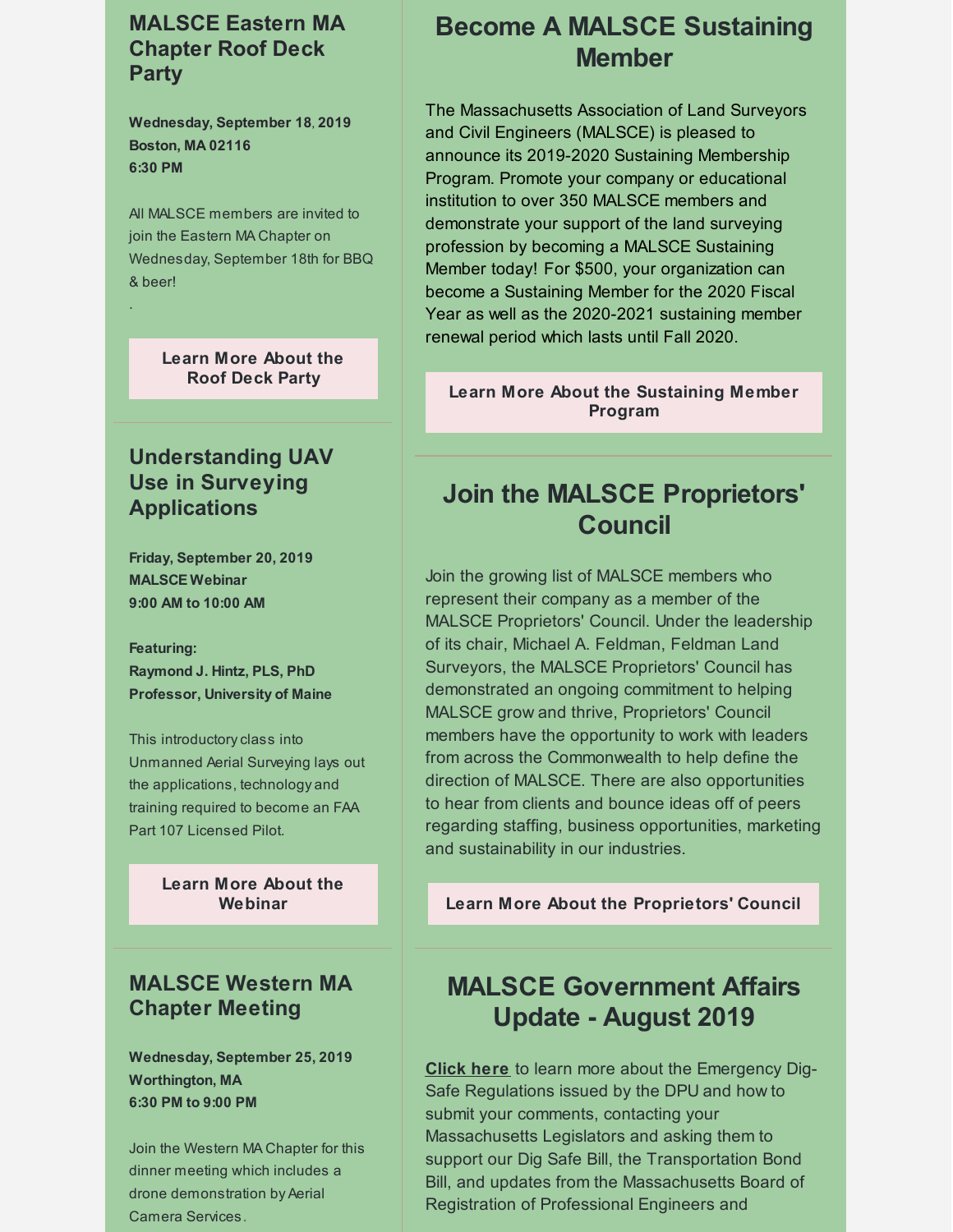**Learn More About the [Western](https://www.malsce.org/events/malsce-western-ma-chapter-meeting-2641) MA Meeting**

# **Affiliate Association Events**

#### **NHLSA Fall Quarterly Business Meeting**

**Thursday, September 19, 2019 Gilford, NH 7:30 AM - 9:00 PM**

**[Click](http://files.engineers.org/file/2019-Fall-Quarterly-Notice.pdf) here** to learn more.

## **NSPS News**

## **National Society of Professional Surveyors and PAC Golf Outing**

**Wednesday September 25, 2019 Waldorf Astoria Orlando Orlando, FL 32821**

**[Click](https://www.nsps.us.com/page/GolfOuting) here** to learn more about participating and sponsorship opportunities.

Professional Land Surveyors.

# **Featured Article**

## **SUM vs. SUE - A Surveyor's Choice of Acronyms**

*By Michael A. Clif ord, PLS, Principal, DGT Associates and Michael A. Twohig, Director of Subsurface Utility Mapping, DGT Associates*

Few practicing land surveyors in the year 2019 need an introduction to Subsurface Utility Engineering, AKA "SUE." Seminars on the topic are routine at MALSCE and other state societysponsored conferences, and articles are regularly posted in industry periodicals. And in recent years SUE requirements are showing up in projects beyond the federally-funded infrastructure projects where specifications for the task have been [embedded](https://www.malsce.org/news-publications/news/sum-vs-sue-a-surveyor-s-choice-of-acronyms-2638) for many years.To read more, **click here**.

## **MALSCE News is Seeking Topical Articles**

Did you have a particularly challenging project? Have a technical matter to discuss? Do you have a perspective on the profession you'd like to share? Your colleagues are waiting to learn from your experience. Submit an article for publication in MALSCE News. MALSCE is seeking topical articles for publication in future issues of MALSCE News. While we cannot promise to print everything submitted, if you've written something you'd like to share with your fellow MALSCE members, forward it to **Rich [Keenan](mailto:rkeenan@engineers.org)**.

# **Classified Advertisements**

**Survey Party Chiefs, Field Technicians, and Office Technicians**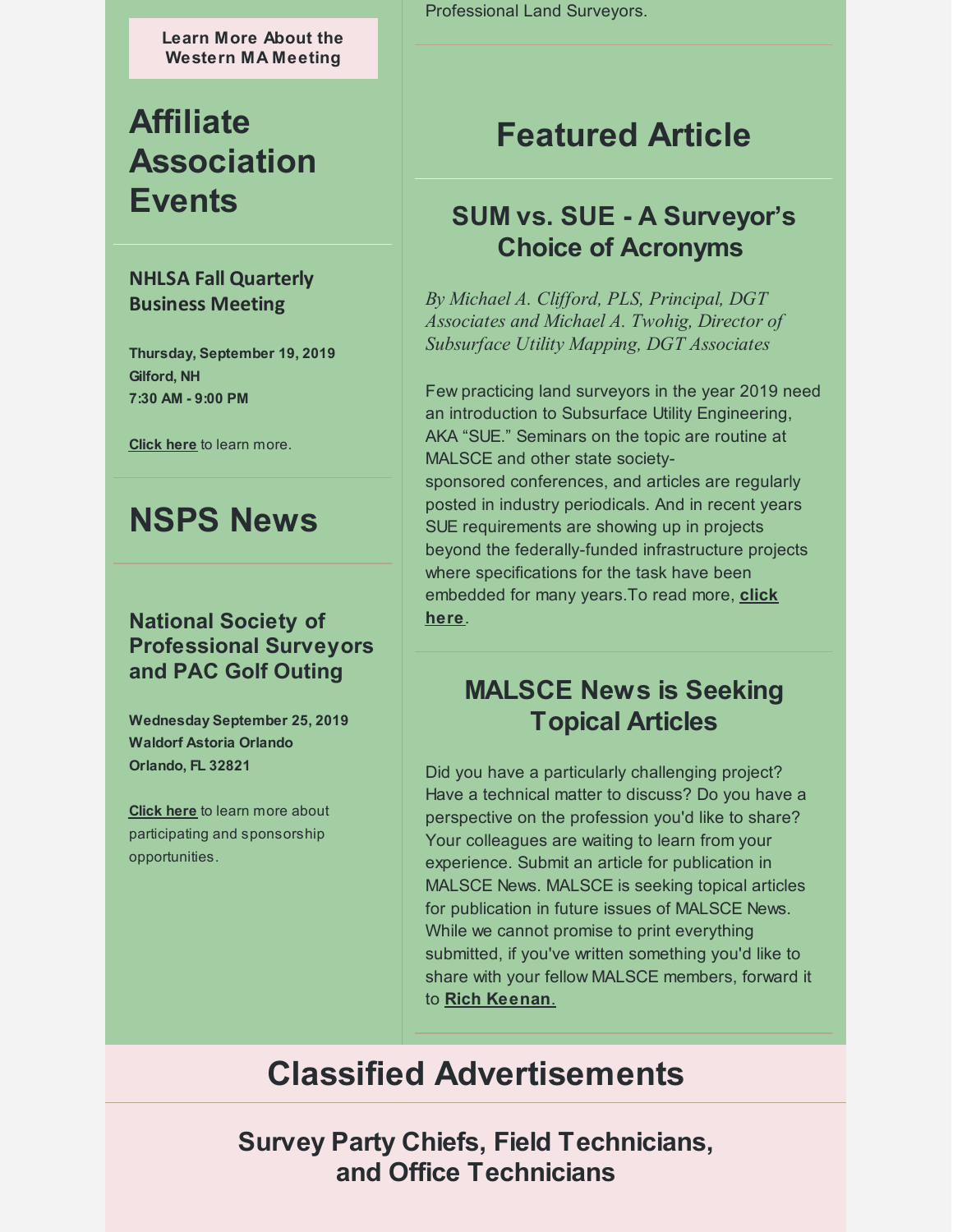Beals and Thomas Inc. is currentlyseeking responsible, highly motivated, and detail-oriented individuals to join our Land Surveying Department. We are celebrating 35 years of providing high qualitysurvey, civil engineering, planning, permitting and environmental services to a wide variety of public and private clients. We are pursuing dedicated and engaged individuals to work collaboratively as part of our multidisciplinary team to address land conservation and development challenges.

We offer highly competitive compensation, signing bonus, and a comprehensive benefits package including company-sponsored health and dental insurance, long-term and short-term disabilityinsurance, and 2X annual salarylife insurance. Also included are paid sick time, holidays and vacation days, plus a 401(k) plan with company match.

Ideal candidates possess leadership abilities to manage survey assignments in the field and provide office surveysupport.

We are actively recruiting for the following positions:

o Survey Party Chiefs

o Field Technicians

o Office Technicians

If you are ambitious, take pride in your work, and are seeking to advance your career, we encourage you to applyto join our team.

To learn more about us and the positions offered as well as to apply, please visit our website: **[www.bealsandthomas.com](http://www.bealsandthomas.com)**

## **Leica BLK360 For Sale, \$13,500 OBO**

Used BLK360 with Kit, 10.5" ~ 256Gb iPad Pro, ReCap Pro License, Warranty and Calibration until January 2020. License and Warrantycan be extended year to year at \$310 and \$950 respectively. Readyto scan, everything is included, even a dozen targets that fit in an easy carry bag (8' x 8" x 10"). The unit weighs 2.2 pounds and the bag is just 6 ¾ pounds total with all the accessories. Standard Accessories; BLK360 Hood 1x GKL312, Battery Charger with adaptor, cable (852413) and AC power adaptor GEV192-9 1x GEB212, Lithium Ion Battery(772806) Additional Accessories (Kit); 2x GEB212, Lithium Ion Battery(772806) 1x GKL312, Battery Charger with adaptor and cable (852413) 1x BLK360 Tripod, quick mount – 1.3m operation height (853638) 1x BLK360 Mission Bag (853640) General Specifications; Internal memory 32Gb > 100 scans Min/Max Range ~ 0.6m to 60m Range Accuracy at 10m ~ 4mm Field of View ~ Horizontal 360<sup>0</sup> x Vertical 360<sup>0</sup> Points per Second ~ 360,000 Fully operational bright sun to total darkness Operating time > 40 setups per battery High Density/HDR imaging  $\sim$  6 minutes. Low Density/non-HDR imaging < 2 minutes Contact: Wayne L. Mory **[wayne.mory@mottmac.com](mailto:wayne.mory@mottmac.com)** 617.331.9373